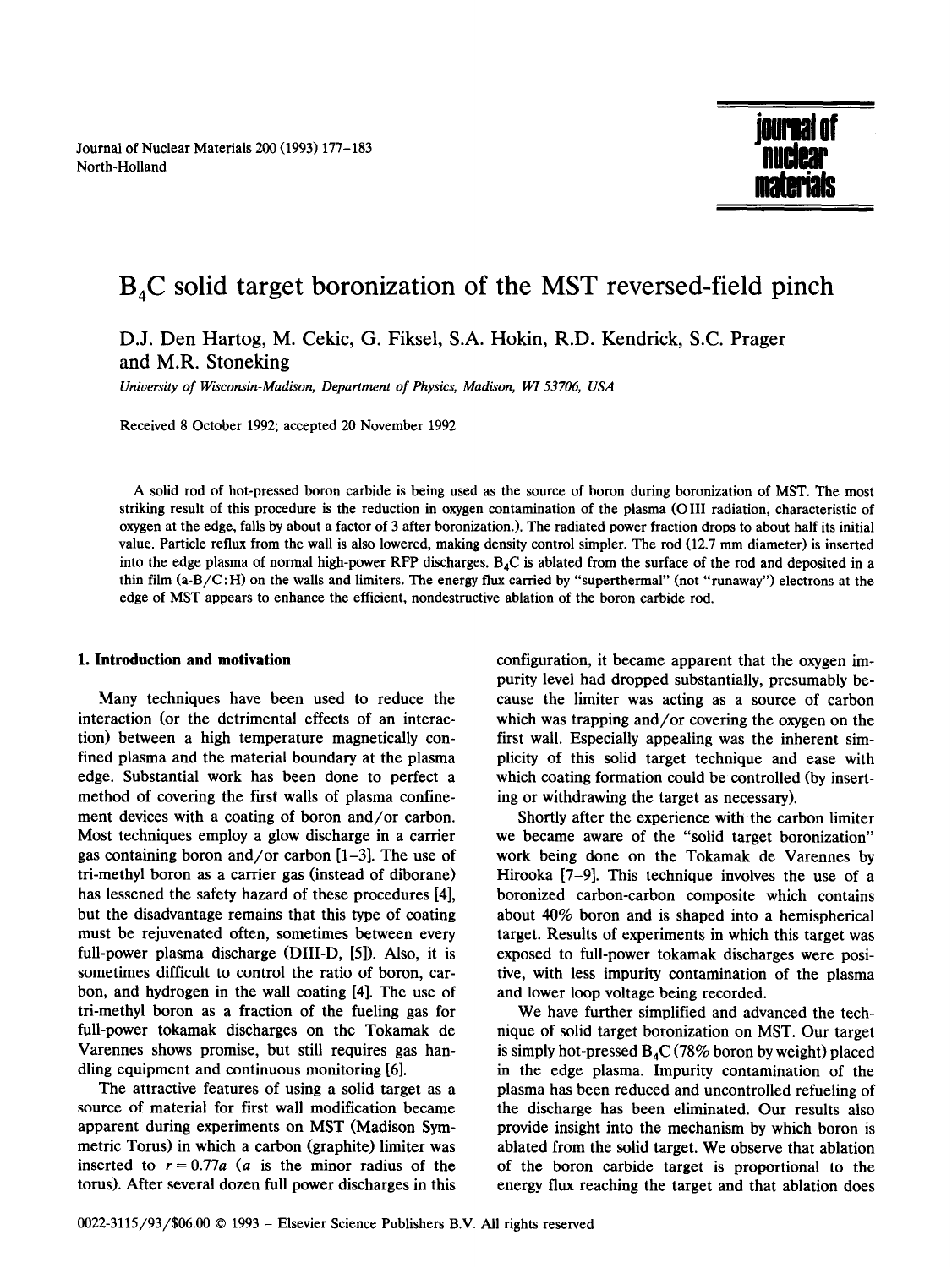not begin until the surface of the target has absorbed a substantial amount of energy.

## 2. **Background**

The MST reversed-field pinch (RFP) is a high temperature (electron and ion temperatures  $\leq 500$  eV), high plasma current  $(I_p \le 600 \text{ kA})$ , moderate pulse length (60 ms), large ( $\overline{R}$  = 1.5 m,  $a$  = 0.52 m) plasma confinement device  $[10,11]$ . The primary plasma-facing surface is aluminum; a small amount of this surface (about 10% [12]) has been covered with a combination of graphite and ceramic tiles and limiters that protrude out from the wall less than 2.5% of the minor radius. The plasma must be allowed to closely approach the 50 mm thick aluminum conducting wall in order to insure MHD stability (Ho [13,14], Alper [15]). This condition is in direct conflict with the need to limit plasma-wall interaction in order to reduce impurity influx and uncontrollable wall refueling of the plasma discharge. The tiles and limiters have been strategically placed to limit sputtering of the aluminum conducting wall; the major impurities in MST are oxygen and carbon. Helium and/or hydrogen pulsed discharge cleaning (rapid repetition of short, low energy plasma discharges - a variation of the technique known as "Taylor discharge cleaning" [16]) is used to remove impurities from the wall after the vacuum vessel has been opened to the atmosphere. However, even lengthy pulsed discharge cleaning has failed to lower oxygen contamination of RFP plasmas below a few percent [171. Helium pulsed discharge cleaning between high current RFP discharges will remove hydrogen from the plasma-facing surfaces, but leaves behind an undesirable amount of helium. The obvious next step to the solution of these problems is the modification of the plasma facing surface with a low-2 refractory material. To this end, we have successfully implemented an extremely simple solid target boronization procedure. Results have included a dramatic lowering of the oxygen impurity level in the plasma and improved density control of gas puff fueled hydrogen RFP discharges.

## 3. **Experimental results**

#### **3.1.** *Half-disk boronization*



Fig. 1. BIV (282.17 nm) radiation recorded (a) during half-disk boronization and (b) after half-disk boronization. Note that during boronization the largest influx of boron occurs after peak plasma current, presumably because the  $B_4C$  target must be heated before ablation begins.

hot-pressed  $B<sub>A</sub>C$  (boron carbide) purchased from Cerac, Inc. of Milwaukee, Wisconsin. The disk was cut along its 125 mm diameter and mounted in a graphite holder. About 50 helium fueled 310 kA RFP discharges were taken with the half-disk inserted into the edge plasma. Clear evidence of the influx of boron into the plasma is represented by the appearance of a large amount of 282.17 nm BIV line radiation during the equilibrium portion of the discharge (fig. la). The BIV line was observed at a location toroidally opposite the insertion location of the boron carbide, indicating that boron was transported throughout the plasma. Fig. lb shows the behavior of the BIV line immediately after the half-disk was retracted. Note that this line "burns out" before the plasma current and electron temperature have peaked. This implies that the boron that enters the bulk plasma from the wall during startup is probably fully stripped and no longer radiates during the equilibrium portion of the discharge.

The results shown in fig. 1 also illustrate the observation that boron does not begin to ablate from the target and move into the plasma until the surface of the target has absorbed a substantial amount of energy. We consistently do not see spectroscopic evidence of boron ablation until well into the discharge, usually 10 ms after the peak plasma current. This result indicates that efficient ablation of a solid target does not begin until the surface has been heated to some level.

Initial solid target boronization experiments (MST As a day-to-day indication of the impurity content had never been boronized by any means prior to this of MST plasmas, we routinely monitor the 464.74 nm experiment) were done using a 6 mm thick disk of C III and 375.99 nm 0 III lines. These ionization states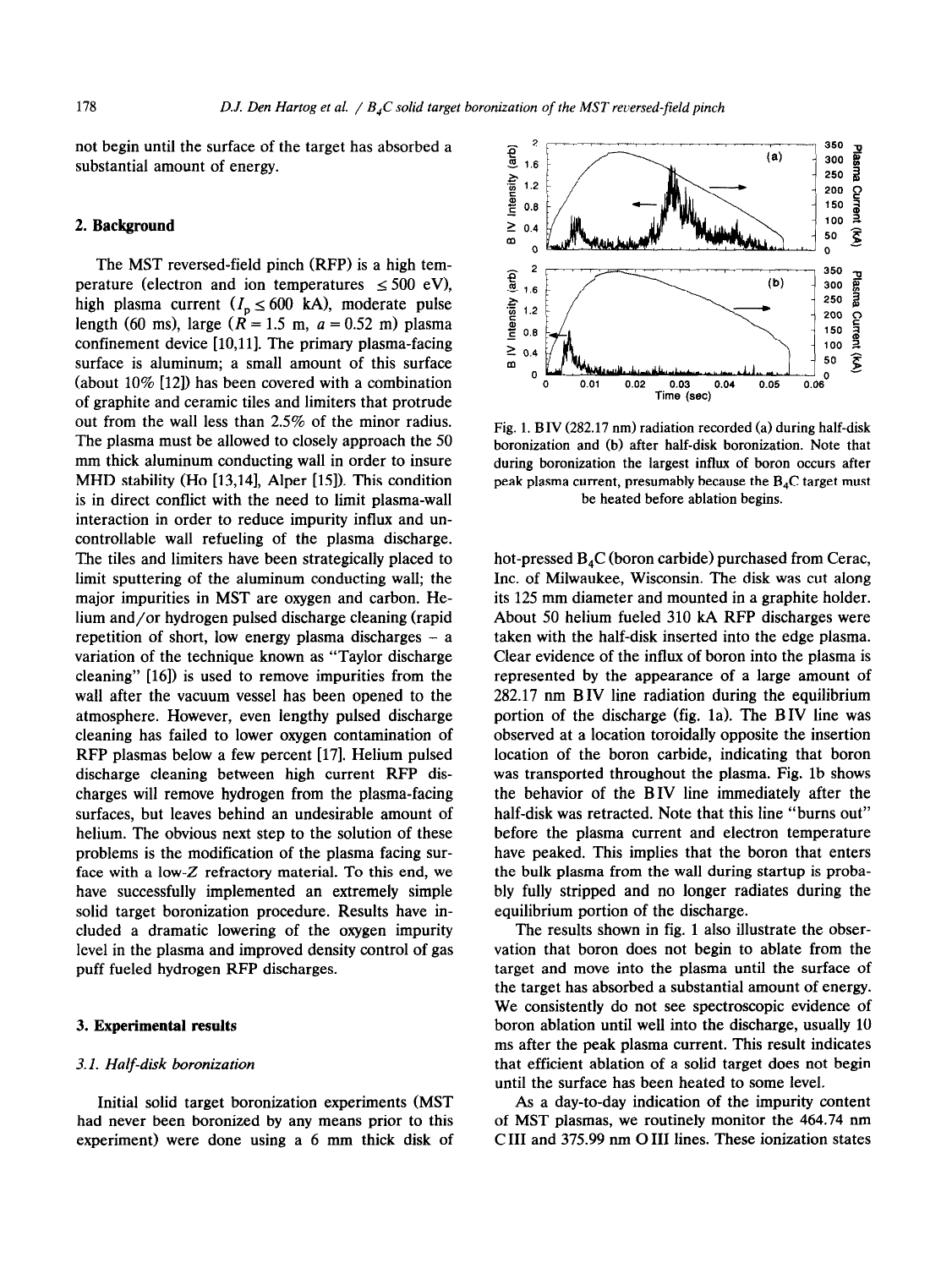Table 1 MST operational parameters immediately before and immediately after boronization with half-disk  $B_4C$  target

| Observation                  | Before<br>boronization | After<br>boronization |
|------------------------------|------------------------|-----------------------|
| Plasma current (kA)          | 310                    | 327                   |
| Loop voltage $(V)$           | 17.2                   | 16.3                  |
| Ohmic input power (MW)       | 5.33                   | 5.33                  |
| Radiated power fraction (%)  | 30                     | 17                    |
| Carbon III (arb.)            | 1.00                   | 0.436                 |
| Oxygen III (arb.)            | 1.00                   | 0.353                 |
| Surface barrier diode (arb.) | 1.00                   | 0.467                 |

are primarily in the edge plasma during the equilibrium portion of the discharge, thus their intensity is a good indicator of impurity influx and recycling at the edge. The intensity of these lines was substantially lower following the boronization session described above (table 1). Also notable is the fact that soft X-ray emission (as monitored by a surface barrier diode with a 7.6  $\mu$ m Be filter) was substantially reduced. This strengthened the supposition that such emission was primarily from oxygen impurities in the plasma. The radiated power fraction of the ohmic input fell from 30 to 17%. (Total radiated power was measured with an absolutely calibrated bolometer of the type used on the ZT-40 reversed-field pinch 1181.) Note, however, that the loop voltage fell only slightly; this observation will be discussed in more detail in the next section. A difficulty with this experiment (later corrected  $-$  see the experiment described below) is the fact that neither electron density or temperature measurements were available. Even though the helium fueling rate was kept constant before and after boronization, it is likely that wall refueling (from impurity influx and recycling) fell. Post-boronization discharges exhibited the characteristics (such as early termination) of low density RFP discharges. Thus, part of the drop in impurity radiation may have simply been due to an overall drop in density. It is clear, however, that impurity content and edge recycling were lowered by this boronization procedure.

Auger analysis of a  $100 \text{ mm}^2$  aluminum surface placed flush with the aluminum wall of MST at a location toroidally opposite the half-disk of boron carbide revealed the presence of a 10 to 15 nm layer of boron, carbon, and oxygen. After a short period of argon sputtering to remove the atmospheric contamination layer, the atomic concentrations of B, C and 0 were found to be in a ratio of  $1:2:2$ . (Control samples exposed prior to boronization exhibited coatings containing similar amounts of carbon and oxygen but no boron.) The ratio of boron to carbon is remarkably large given that the amount of graphite in the tiles and limiters is much larger than the amount of boron carbide exposed to the edge plasma. This ratio compares favorably with that achieved by gaseous boronization [2,4] and was the first indication that hot-pressed boron carbide could be effectively sputtered and transported by the MST plasma. Also, although we have no direct evidence, it is likely that the boron transported by the plasma is not evenly deposited on the walls and limiters. Work done on the Tokamak de Varennes suggests that boron will be preferentially deposited on areas facing the ion drift direction [6,9]. This may be beneficial if these areas and limiters are those which sustain substantial interaction with the edge plasma.

The only practical difficulty with the above experiment was the thermal stress cracking and destruction of the half-disk of boron carbide during its SO-shot exposure to the MST plasma. Our initial attempt to overcome this problem was to place an identical halfdisk in the 4 ms, 100 kA pulsed discharge cleaning (PDC) plasmas that are run every night on MST. Positive results such as lowered impurity content and less wall fueling were achieved in subsequent RFP discharges, but the effects were not dramatic. Auger analysis of aluminum surface samples placed flush with the wall failed to reveal any coating of boron. It is possible that the efficacy of this method could be improved by positively biasing the boron carbide target placed in the PDC plasma. A bias of several hundred volts might enhance heat flux to the target and result in more effective boronization of the walls and limiters. However, we have taken a different direction and directly solved the thermal stress cracking problem by modifying the shape and structure of the boron carbide target placed in the RFP plasma.

## 3.2. *Rod boronization*

The boron carbide target that has proven resistant to thermal stress cracking is in the shape of a cylindrical rod 12.7 mm in diameter. It was vacuum hot-pressed by Cerac, Inc., from 99.5% pure 4.5  $\mu$ m B<sub>4</sub>C particles. Apparent density was held to 70% of that theoretically achievable. This was done to lower the probability that stress cracks would propagate and fracture the bulk material. (We have not seen large fractures develop in the rod.) Lowering the density of hot-pressed  $B_4C$  does increase the apparent porosity of the material, but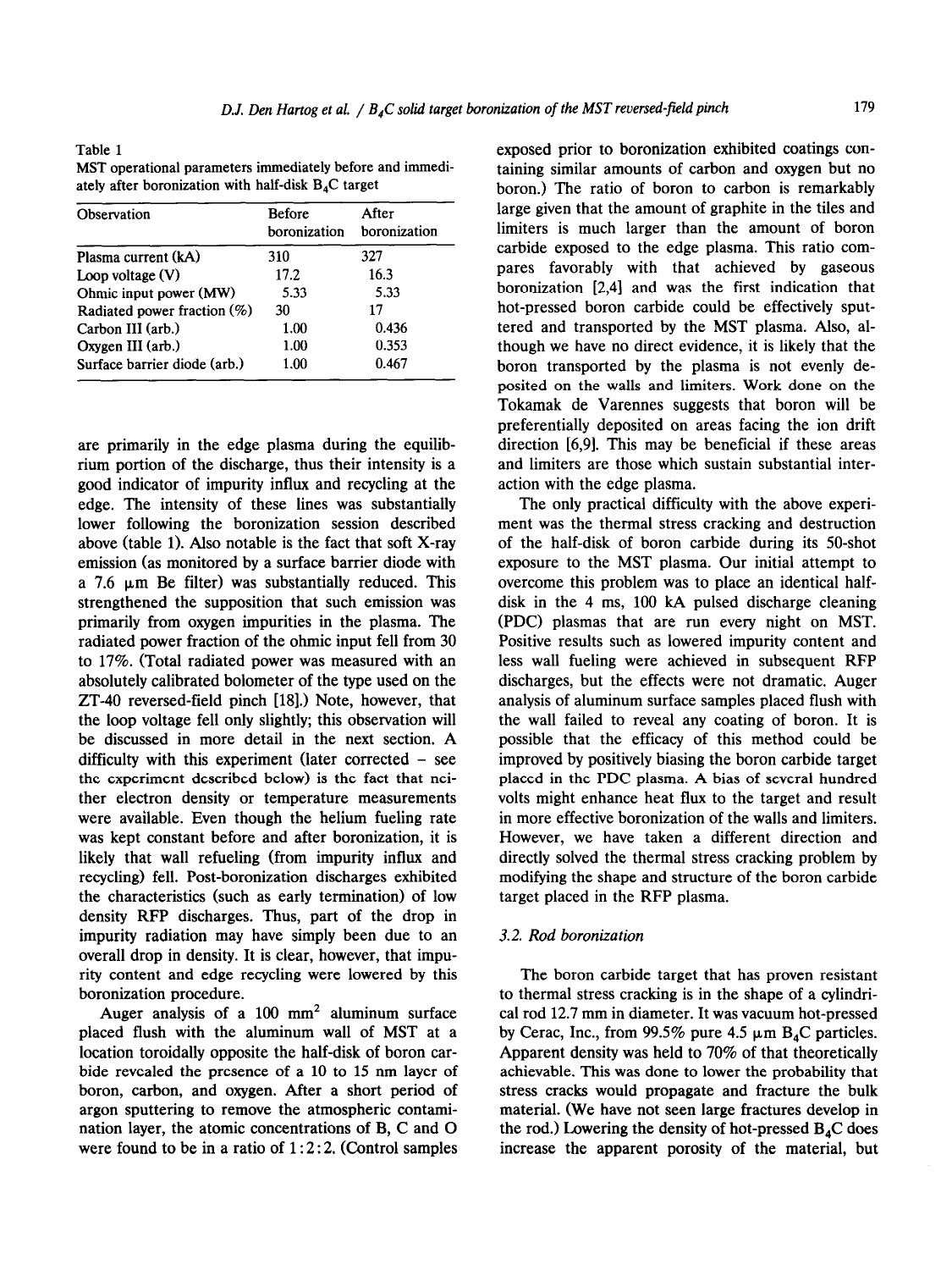problems have been avoided by baking the rod and allowing it to outgas in vacuum for several days before exposure to plasma.

The  $B_4C$  rod holder benefited from the careful design shown in fig. 2. The boron nitride collar prevents damage to the holder and ablation of the base of the  $B_4C$  rod. The rod itself is held in the holder by a pin, a scheme which allows the rod to thermally expand and contract without encountering mechanical stress. Note that the rod is in electrical contact with a graphite holder and can be electrically biased (which we have not done - all boronizing has been done with the rod at the same potential as the aluminum wall). The insertion of the rod is precisely controlled by a stepping motor actuator. The rod itself can be withdrawn to a viewing window while still under high vacuum, a feature that allows regular inspection of the ablated surface.

The  $B_4C$  rod has typically been inserted to a depth of  $r = 0.9a$ . This is slightly past the edge plasma scrape-off layer. Ablation of boron carbide is confined largely to the end of the rod and is highly asymmetric. After approximately 100 RFP discharges, the planar surface at the end of the rod is no longer perpendicular to the cylindrical axis, but is ablated away to a surface that forms a  $35-45^{\circ}$  angle to the axis. This surface faces the flow of "superthermal electrons" in the edge of MST and is strong evidence that this electron population is primarily responsible for the efficient ablation of the boron carbide rod. We have set up a monochromator to directly view the rod and the plasma in the immediate vicinity and have found that bursts of BIII (449.77 nm) line radiation occur coincident with the sawtooth events that generate toroidal magnetic flux and correlate with bursts of "superthermal electrons."

The phenomena of an edge population of "superthermal electrons" has been studied extensively in MST



Fig. 2. The  $B_4C$  rod holder. Not shown in this drawing is the thermocouple probe placed into the base of the  $B_4C$  rod. This probe allows the rod temperature to be monitored following a shot.



Fig. 3. The bursts in superthermal edge electron current occur coincident with the sawtooth events that generate toroidal magnetic flux. (The reversal parameter  $F$  is the ratio of edge to average toroidal magnetic field.)

 $[19,20]$  and other reversed-field pinches  $[21-23]$ . These "superthermal electrons" are not similar to the high energy "runaway electrons" seen in tokamaks. In brief, this population flows along the field lines at the edge of MST and is characterized by a parallel temperature similar to that of the bulk electrons at the core of the plasma. The density of these electrons is  $5-20\%$  of the bulk electrons in the edge plasma, the parallel temperature about three times that of the bulk edge electrons. These "superthermal electrons" carry much of the current that flows in the edge region of an RFP. (See fig. 3 for an example of a measurement of this current [20].) Initial measurements of the heat flux carried by this electron population have been done with a LiTaO, pyro-electric bolometer [24]. The "superthermal electron" heat flux during a sawtooth event is at least 5  $W/mm^2$  at an insertion depth of 0.95a, cf. fig. 4. It is also clear from the same measurements that this heat flux has a strong positive gradient with insertion depth; at  $0.9a$  the heat flux is probably several times larger. This gradient is in fact an advantage, as it is possible to precisely control the ablation rate of the boron carbide rod by adjustments of the insertion depth. (The ablation rate is strongly correlated with the intensity of the B III line as seen by the viewing monochromator.)

Note, however, the flux of energy to the boron carbide rod is key to efficient ablation, not the presence of "superthermal electrons." Fig. 4b illustrates the fact that boron is being ablated away from the rod even between the bursts of heat flux carried by the "superthermal electrons". This implies that this tech-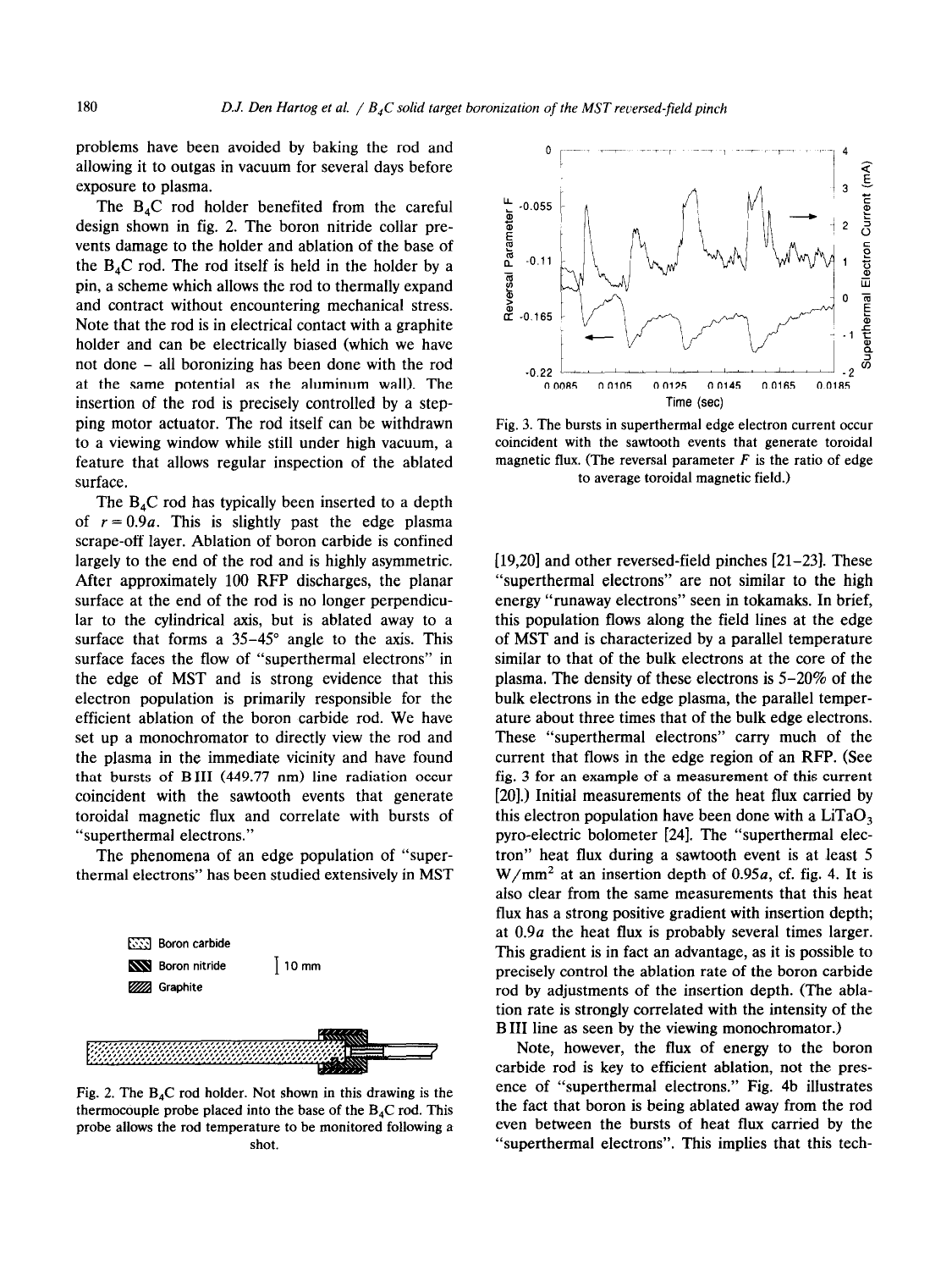

Fig. 4. An illustration of the coincidence of (a) bursts of heat flux due to superthermal edge electrons (measured with a pyroelectric bolometer), (b) bursts of BIII (449.77 nm) radiation, and (c) sawtooth events that generate toroidal magnetic flw. The heat flux scale in (a) may be underestimated by a small amount; the sensitivity of the bolometer fell as it was boronized.

nique of solid target boronization will work in any plasma that can provide a heat flux to a target.

Auger analysis of a  $100 \text{ mm}^2$  aluminum surface sample placed flush with the wall during  $B<sub>4</sub>C$  rod boronization indicates the presence of boron and/or boron oxide in the surface coating. Some of the samples were intentionally exposed to several hundred RFP shots and several nights of PDC discharges. The thick coating that formed was opaque (rather than the refractive blue or yellow seen on thinner coatings). This thick coating was insulating, making Auger analysis difficult because of charge buildup on the surface. This thick coating was also significantly harder than the aluminum substrate and resistant to scratching. These characteristics lead us to believe that these coatings are amorphous (of the form  $a-B/C$ : H) and similar to those described by Winter [1,2].

Most of the  $B_4C$  rod boronization experiments have been done in 350 kA hydrogen RFP discharges, although the technique seems to work well in both higher and lower current discharges. The carbon and oxygen impurity contamination of the plasma is much lower when MST has been extensively boronized, cf. table 2. ("Extensive boronization" means that the  $B_4C$ rod had been inserted to  $r = 0.9a$  for 500 RFP discharges - no further drop in impurity contamination was recorded after this point.) Note that even though carbon is being ablated from the rod into the plasma, the carbon contamination of the plasma drops as a result of boronization. As suggested by Winter [2], this is probably a result of the lowered oxygen contamination of the plasma. (Oxygen is probably the agent which most strongly sputters material off the graphite tiles and limiters in MST. These tiles and limiters are in the scrape-off layer and do not appear to receive significant heat flux from the "superthermal electrons."). We have also been able to study the changes that occur in the soft X-ray spectrum as a result of boronization. As is shown in table 2, the intensities of the OK $\alpha$  and AlK $\alpha$  lines are lower (The magnitude of the drop in  $\alpha$  is suspect due to fitting uncertainties in the analysis of the Si(Li) detector soft X-ray spectra, but a substantial decrease is unquestionable.). There is little doubt that oxygen is gettered and held in the  $a-B/C$ : H coating.

Once MST has been boronized, it is possible to maintain the coating by slightly retracting the  $B_4C$  rod to  $r = 0.94a$  and allowing a small amount of boron carbide to be ablated into the plasma during every RFP discharge. Once formed and maintained, the a-B/C:H coating improves the electron density control and reproducibility that can be achieved with simple hydrogen gas puff fueling. Edge recycling and refueling

Table 2

MST operational parameters during non-boronized conditions and during well-boronized conditions (no further decreases in the impurity levels with further boronization). Solid target boronization was done with the 12.7 mm  $B_4C$  rod. Central electron temperature was not available when this set of nonboronized data was taken

| Observation                            |                      | Non-boronized Well-boronized |
|----------------------------------------|----------------------|------------------------------|
| Plasma current (kA)                    | 312                  | 338                          |
| Loop voltage $(V)$                     | 19.4                 | 17.6                         |
| Ohmic input power (MW)                 | 6.05                 | 5.95                         |
| Radiated power fraction $(\%)$         | 48                   | 30                           |
| Carbon III (arb.)                      | 1.00                 | 0.478                        |
| Oxygen III (arb.)                      | 1.00                 | 0.383                        |
| Oxygen $K\alpha$ (arb.)                | 1.00                 | 0.038                        |
| Aluminum $K\alpha$ (arb.)              | 1.00                 | 0.582                        |
| Chord-averaged electron                |                      |                              |
| density $\left(\frac{m^3}{m^2}\right)$ | $1.5 \times 10^{19}$ | $1.5 \times 10^{19}$         |
| Electron temperature (eV)              | 120@r/a              | 140@r/a                      |
|                                        | $= 0.5$              | $= 0.0$                      |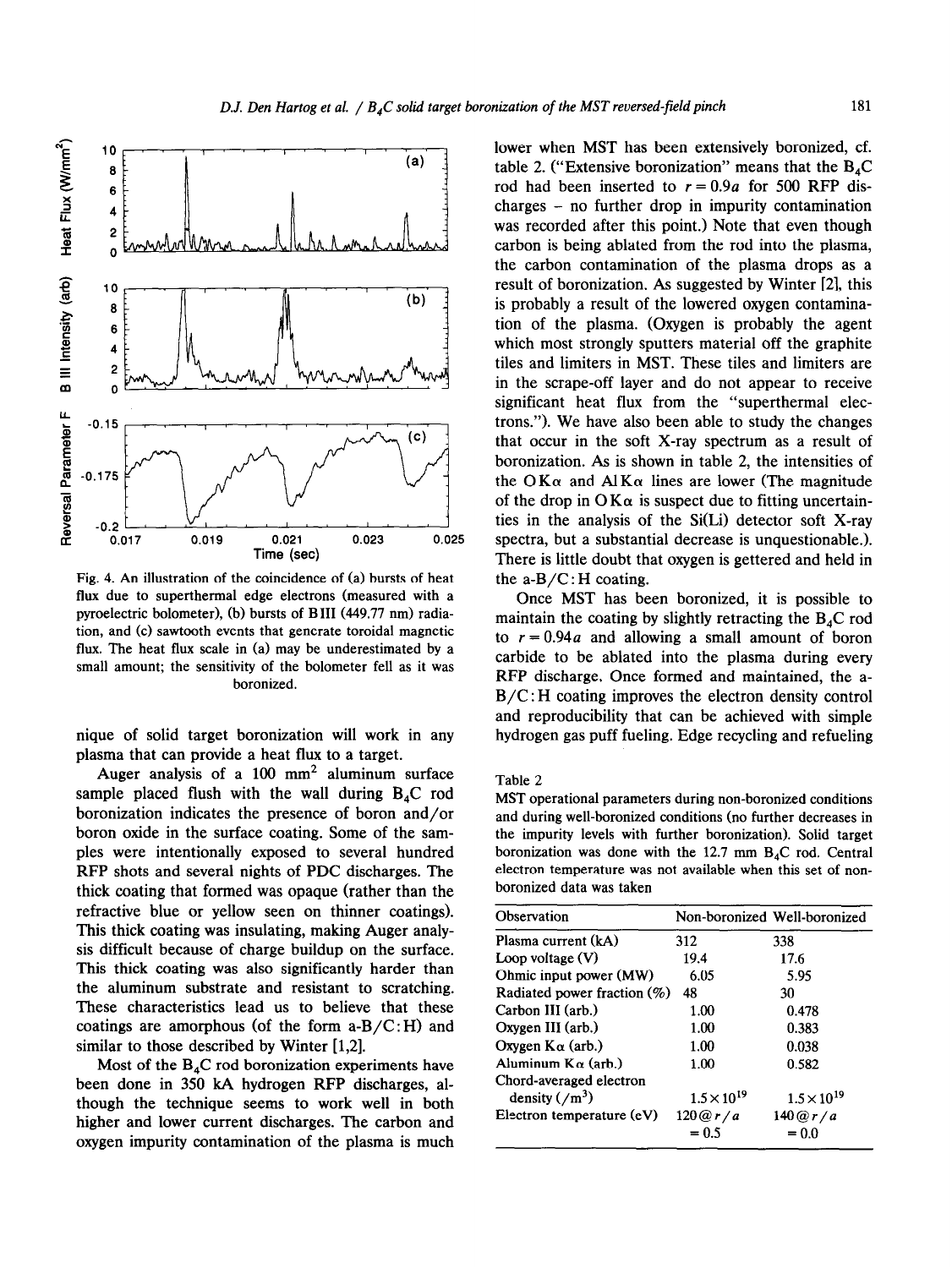appears to be dramatically lower, as the gas puff fueling rate must be increased by a factor of 2 to 3 over that needed to achieve similar electron densities prior to boronization. The ease with which MST can be reproducibly operated near the RFP density limit [25] has also been improved – previous attempts to operate near this limit were made difficult by the tendency of the walls and limiters to load with hydrogen and then uncontrollably release it during a discharge.

The improvements due to boronization of MST cited above are similar to those seen in most boronized tokamaks. However, there is one distinct difference. We have not observed any distinct improvement in the discharge parameters related to energy confinement. In particular, the loop voltage recorded before and after boronization is almost identical in MST. This is in direct contrast to the experience in tokamaks, where, for instance, in the Tokamak de Varennes, the loop voltage dropped by a factor of 40% following solid target boronization [9]. This is probably due to the fact that the loop voltage in reversed-field pinches is anomalously high [26]. Typically, the loop voltage in MST is four times that expected from an application of Spitzer resistivity to model current profiles. The supposition that this resistivity enhancement is not due to a large value of  $Z_{\text{eff}}$  is supported by our boronization experience; analysis of Si(Li) spectra indicate that  $Z_{\text{eff}}$ is 65% lower following boronization. (We are in the process of constructing an array of absolutely calibrated bremsstrahlung detectors to accurately measure the  $Z_{\text{eff}}$  profile.) It is likely that any reduction in Spitzer resistivity due to a drop in impurity content of the plasma was small compared to that portion of the loop voltage determined by non-Spitzer (anomalous) factors. We have also measured the product  $n_{e0}T_{e0}$  by Thomson scattering following boronization and found no change; thus we conclude that boronization has not improved the energy confinement time of MST.

## 4. **Conclusion**

Results from MST have demonstrated that boronization can be accomplished simply, safely, and effectively with a solid target of hot-pressed  $B_4C$ . High purity hot-pressed boron carbide is readily available; we suggest that the apparent density of the solid target be lowered to about 70% to improve resistance to stress cracking. An advantage of boronization targets made of pure  $B_4C$  is that the ratio of boron to carbon (78% by weight) is higher than boron containing amorphous C-C composites. Solid target boronization has

also been easy to implement on MST, as we have not had to deal with the gas handling systems and safety equipment associated with diborane or tri-methyl boron.

The efficacy of  $B_4C$  solid target boronization has been demonstrated in MST. Results of our boronization experiments have paralleled those obtained in other boronized fusion research devices. Impurity contamination of the plasma (especially by oxygen) has been reduced and uncontrolled refueling of the discharge by the particles on the wall has been eliminated. Particularly interesting is the observation that the heat flux carried by the edge "superthermal electron" population (characteristic of reversed-field pinches) enhances the efficient ablation of the boron carbide target. This mechanism makes it easy to control the ablation rate by varying the insertion depth of the target. Boronization can be done quickly with deep insertion (where the heat flux to the target is large), then the target retracted to the point where ablation is just large enough to maintain the wall coating. Our experience indicates that this technique of solid target boronization should work well in any plasma in which there is a moderate flux of energy (about 10  $W/mm^2$ ) to a  $B_4C$  target placed within the plasma.

## **Acknowledgements**

The authors would like to thank Dr. Ngoc C. Tran for his assistance in obtaining and understanding the results of the Auger analysis of the surface samples.

This work is supported by the United States Department of Energy.

#### **References**

- [1] J. Winter, Wall Conditioning of Fusion Devices by Reactive Plasmas, special issue, J. Nucl. Mater. 161 (1989) 265-330.
- [2] J. Winter et al., J. Nucl. Mater. 162-164 (1989) 713.
- [3] T.E. Cayton, J.N. Downing, P.G. Weber and the ZT-40 Team, J. Nucl. Mater. 145-147 (1987) 71.
- [4] J. Winter et al., J. Nucl. Mater. 176&177 (1990) 486.
- [5] W.P. West et al., Bull. Am. Phys. Soc. 36 (1991) 2476.
- [6] C. Boucher et al., Bull Am. Phys. Soc. 36 (1991) 2422.
- [7] Fusion Canada 14 (1991).
- [8] Y. Hirooka et al., Bull. Am. Phys. Soc. 36 (1991) 2423.
- [9] Y. Hirooka et al., Solid Target Boronization in the Tokamak de Varennes, IPFR Report, UCLA PPG# 1389 (1992).